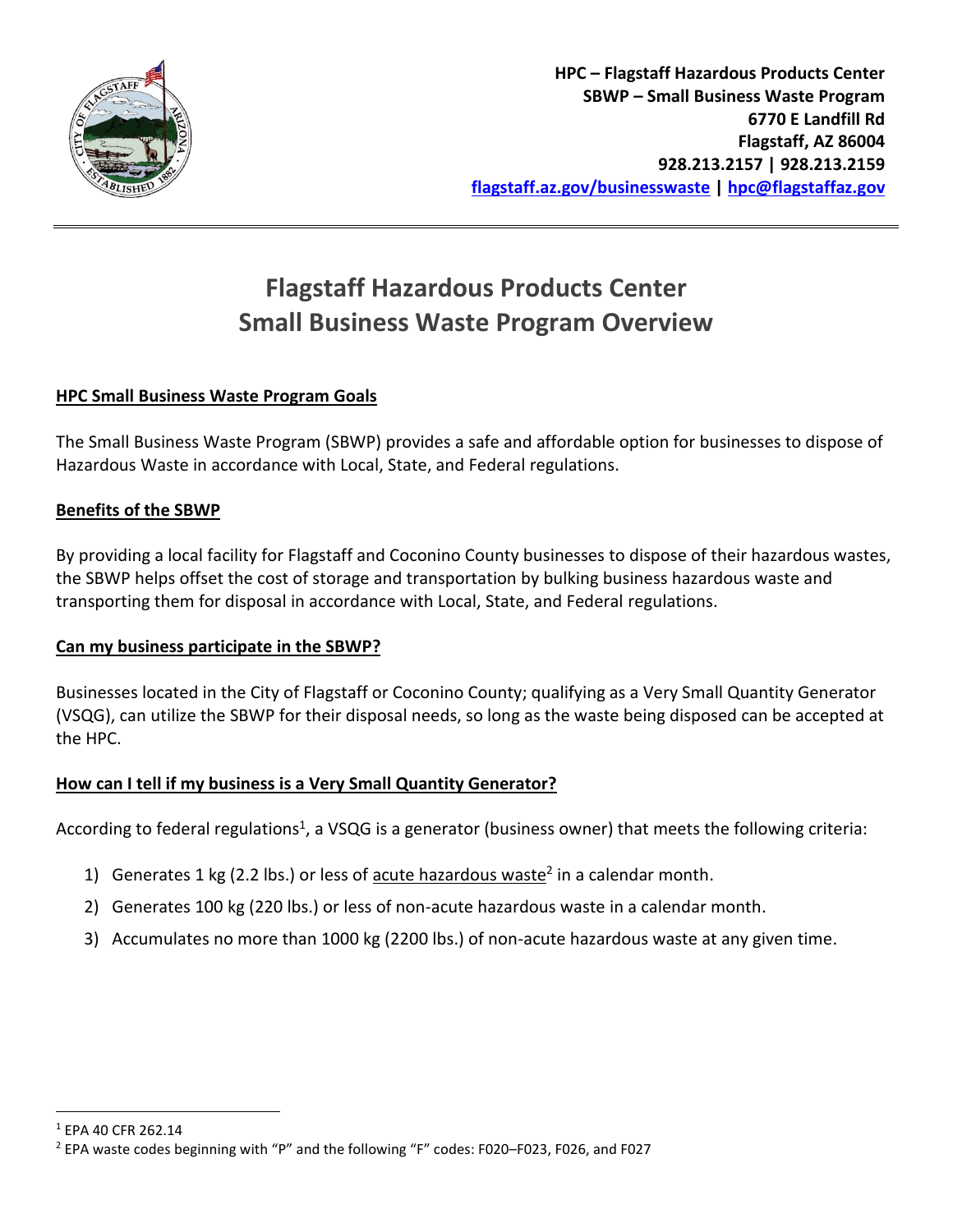#### **What do businesses need to do in order to participate?**

- 1) Call the Flagstaff Hazardous Products Center at (928) 213-2159, or send an email to [hpc@flagstaffaz.gov](mailto:hpc@flagstaffaz.gov) to see if your business is eligible for the SBWP.
- 2) Fill out the [Generator Certification Electronic Form,](https://www.flagstaff.az.gov/FormCenter/Public-Works-9/SBWP-Generator-Certification-Form-64) located online, and submit.
- 3) After your Generator Certification Form has been reviewed, the SBWP will contact your business to schedule an appointment and ask for an inventory of your hazardous waste with all Safety Data Sheet's (SDS's) included.
- 4) On the day of your appointment, safely and securely transport waste(s) to the HPC with proper labeling and containment.
- 5) At the HPC, you will be asked to sign a waste inventory form, stating that you or your driver delivered the hazardous waste to our facility. HPC staff will then off-load, weigh, and segregate all waste delivered.

## **What are the costs associated with SBWP waste disposal?**

An annual registration fee of \$50, covers the cost of administrative fees and provides educational opportunities about hazardous waste to the City of Flagstaff, Coconino County, and your business.

Specific waste disposal costs vary by waste type and are based on the City of Flagstaff's cost to dispose of the specific materials<sup>1</sup>. Waste may be subject to handling or evaluation fee.

#### **What is the procedure for packaging and transporting hazardous waste to the HPC?**

Use original containers and labels whenever possible to decrease the risks of spills and exposure. If the container is compromised in any way, use a secondary container to contain the spill. In addition, bring a copy of any SDS's that pertain to your particular waste. This will cut down the amount of time needed to investigate your hazardous materials.

As the waste generator, it is the responsibility of the VSQG to follow all applicable regulations regarding identification and transportation of waste to ensure safe and secure delivery of properly labeled and inventoried waste as required by the U.S. Department of Transportation. The City of Flagstaff shall not be responsible for any costs and/or liability associated with the VSQG's failure to comply with these requirements or applicable federal laws.

## **What happens after I drop off my hazardous waste at the HPC?**

HPC staff will weigh all your waste and begin to segregate according to our own waste disposal profiles. After your waste has been inventoried, stored, and labeled according to local, state and federal regulations, an invoice will be generated that is sent to Flagstaff City Hall.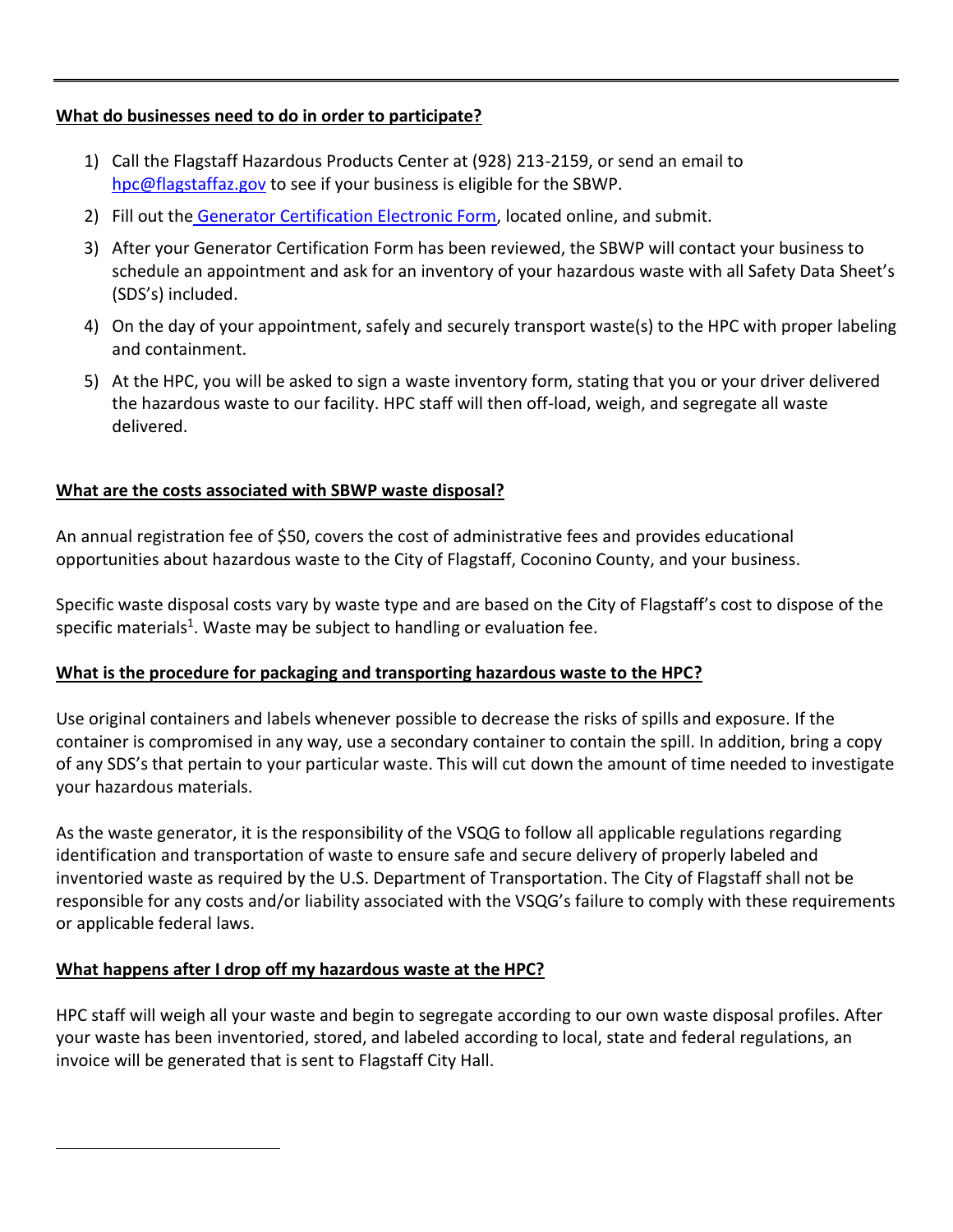#### **How do I pay for my hazardous waste disposal?**

The City of Flagstaff sends billing statements and SBWP invoices through the mail to your business at the beginning of each month. These billing statements can be paid for at Flagstaff City Hall with Cash, Check, Card or Money Order.

Please bring this billing statement and your SBWP invoice with you for payment processing. DO NOT send payments to the Flagstaff Hazardous Products Center.

#### **Additional Information**

- **Flagstaff Hazardous Products Center** [flagstaff.az.gov/businesswaste](https://www.flagstaff.az.gov/businesswaste) | [hpc@flagstaffaz.gov](mailto:hpc@flagstaffaz.gov) | (928) 213-2159
- **US Environmental Protection Agency** <https://www.epa.gov/hwgenerators/categories-hazardous-waste-generators> [https://www.epa.gov/hw/defining-hazardous-waste-listed-characteristic-and-mixed-radiological](https://www.epa.gov/hw/defining-hazardous-waste-listed-characteristic-and-mixed-radiological-wastes)[wastes](https://www.epa.gov/hw/defining-hazardous-waste-listed-characteristic-and-mixed-radiological-wastes)
- **Arizona Department of Environmental Quality** <http://www.azdeq.gov/programs/waste-programs/hazardous-waste-management>
- **Cinder Lake Landfill** <http://www.flagstaff.az.gov/941/Cinder-Lake-Landfill> | (928) 213-2125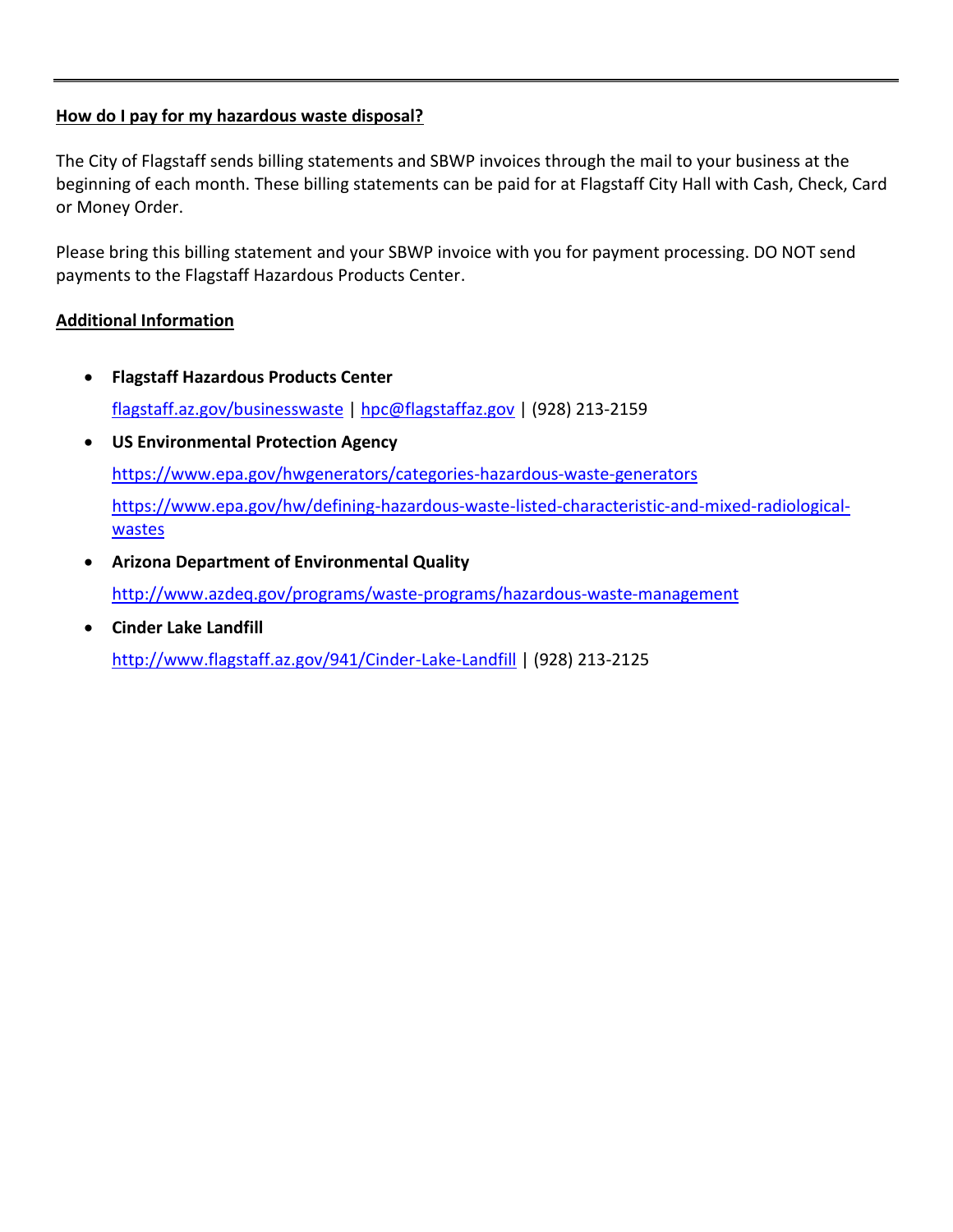#### **What types of wastes are accepted at the HPC?**

The SBWP accepts many types of consumer based hazardous waste, which include:

- Automotive Fluids
- Corrosives
- Flammable Liquids
- Electronics
- Televisions
- Industrial Waste (with SDS's included)
- Paint Related Materials
- Latex and Oil Based Paints
- Toxics (Liquid and Solid)
- Universal Waste (not included in VSQG limits)
- Mercury and Mercury Containing Articles
- Smoke Detectors
- Oxidizers
- Small Propane and Butane Canisters
- Household Refrigerant Cans

For a more detailed list of waste accepted, please see our SBWP Estimated Fee Schedule.

#### **What types of wastes are NOT accepted at the HPC?**

- Ammunition
- Asbestos Material<sup>1</sup>
- Biohazardous Waste
- Large Propane Tanks
- Explosives
- Flares
- **Microwaves**
- General Trash and Recyclables
- Mixed Waste
- Prescription Drugs
- Radioactive Materials (with the exception of Smoke Detectors)
- Sharps and Medical Waste
- Tires
- Containers larger than 5-gallons<sup>2</sup>
- Business Refrigerant

For more information on what the HPC can accept and alternative disposal methods, please email or call the HPC.

<sup>&</sup>lt;sup>1</sup> See Asbestos Disposal Methods at [flagstaff.az.gov/929/Asbestos-Disposal](http://www.flagstaff.az.gov/929/Asbestos-Disposal)

<sup>2</sup> Exceptions must be approved by the Environmental Program Specialist at (928) 213-2157